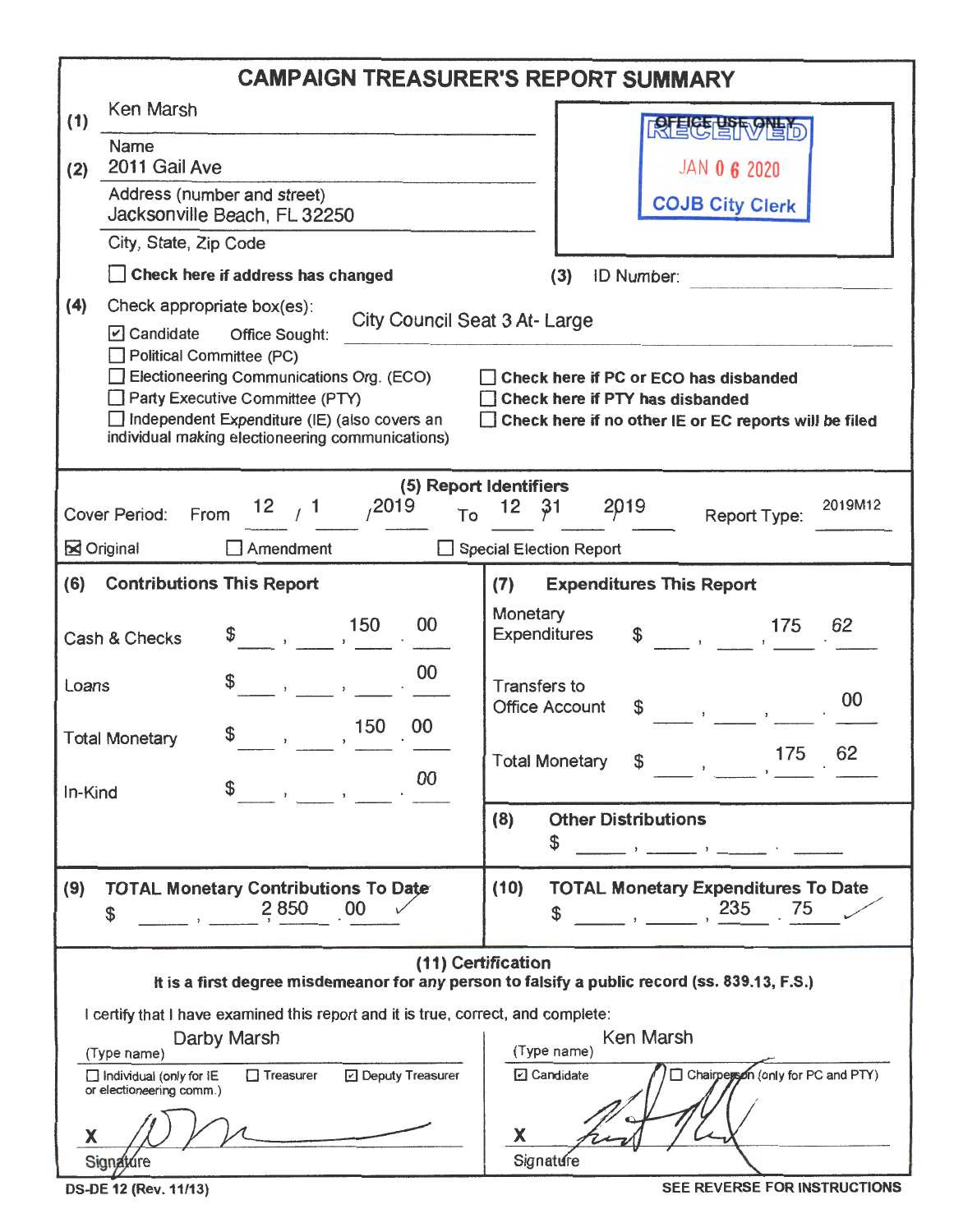## **CAMPAIGN TREASURER'S REPORT - ITEMIZED CONTRIBUTIONS**

|                  | <b>Ken Marsh</b> |    |      |         |    |    |      |                   |    |
|------------------|------------------|----|------|---------|----|----|------|-------------------|----|
| $(1)$ Name       |                  |    |      |         |    |    |      | $(2)$ I.D. Number |    |
|                  |                  | 01 | 2019 |         | 12 | 31 | 2019 |                   |    |
| (3) Cover Period |                  |    |      | through |    |    |      | $(4)$ Page        | ΟĪ |

|                            | (5)<br>Date               | (7)<br><b>Full Name</b>                                                               |             | (8)                       | (9)                         | (10)                   | (11)      | (12)   |
|----------------------------|---------------------------|---------------------------------------------------------------------------------------|-------------|---------------------------|-----------------------------|------------------------|-----------|--------|
|                            | (6)<br>Sequence<br>Number | (Last, Suffix, First, Middle)<br><b>Street Address &amp;</b><br>City, State, Zip Code | Type        | Contributor<br>Occupation | Contribution<br><b>Type</b> | In-kind<br>Description | Amendment | Amount |
| $\overline{12}$<br>$\,1$   | 02<br>2019<br>$\prime$    | Jane Pannier<br>300 E Broad St $#8$<br>Greenville, SC 29601                           | $\mathbf T$ | Retired                   | $\mbox{CAS}$                |                        |           | 100.00 |
| $12\,$<br>$\boldsymbol{2}$ | 03<br>2019                | Barbara Wadsworth<br>2294 2nd St s<br>Jacksonville Bch, FL<br>32250                   | $\mathtt I$ | Retired                   | $\mbox{CAS}$                |                        |           | 50.00  |
|                            | $\sqrt{ }$<br>$\prime$    |                                                                                       |             |                           |                             |                        |           |        |
|                            | $\prime$<br>$\prime$      |                                                                                       |             |                           |                             |                        |           |        |
|                            | $\sqrt{ }$<br>$\prime$    |                                                                                       |             |                           |                             |                        |           |        |
|                            |                           |                                                                                       |             |                           |                             |                        |           |        |
|                            |                           |                                                                                       |             |                           |                             |                        |           |        |

**OS-DE 13 {Rev. 11/13) SEE REVERSE FOR INSTRUCTIONS AND CODE VALUES**